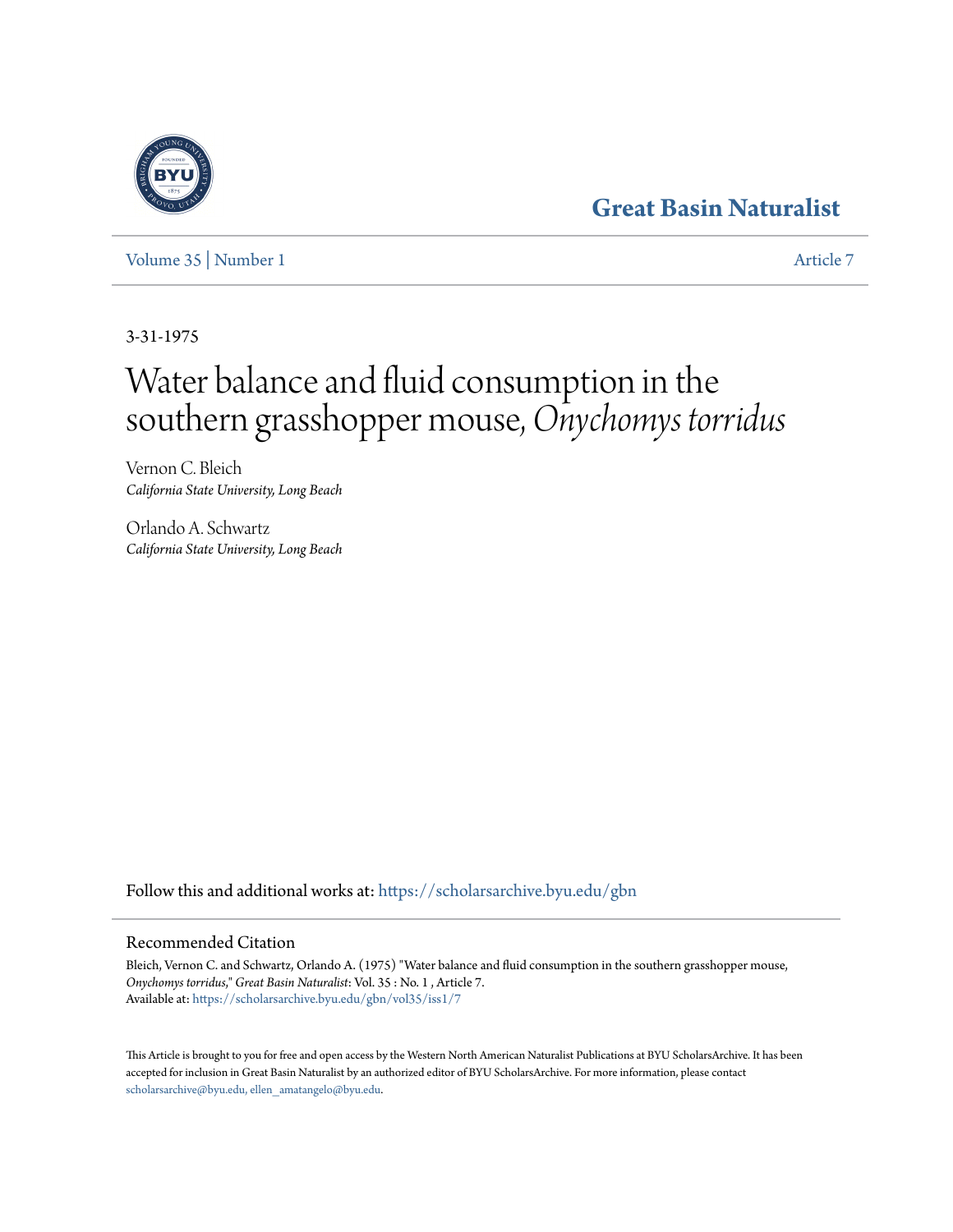#### WATER BALANCE AND FLUID CONSUMPTION IN THE SOUTHERN GRASSHOPPER MOUSE, ONYCHOMYS TORRIDUS

Vernon C. Bleich<sup>1,2</sup> and Orlando A. Schwartz<sup>1,3</sup>

ABSTRACT.— Weight loss was rapid and fluid consumption decreased sharply when Onychomys torridus were exposed to salinities greater than 0.3 Molar. The southern grasshopper mouse is physio-logically unspecialized for maintaining water balance in its xeric habitat. The southern grasshopper mouse is capable of weight maintenance on smaller daily water rations than is the northern grass-<br>hopper mouse (Onychomys leucogaster). Differences in the water balance of O. torridus and O. leucogaster may influence their local distributions in areas of sympatry.

Previous investigations of water bal ance in cricetid rodents have included mals<br>limited information on the grasshopper 0.1 g. limited information on the grasshopper mice of the genus Onychomys. Schmidt-Nielsen and Haines (1964) subjected O. torridus to several diets and to increasing concentrations of NaCl solution to test the species's ability to maintain water balance on various regimens. They used body weight maintenance as the criterion for demonstrating water balance. Boice (1972) presented limited data on daily water consumption in O. leucogaster, and he cited the lack of other water consumption data for the genus. This investiga tion was undertaken to partially fill that void and to provide additional information on the water balance of O. torridus.

#### **METHODS**

tularensis, were obtained <sup>18</sup> km north of Reyes Station, San Luis Obispo County, California. The mice were taken to our laboratory and housed in steel laboratory cages (16.5 <sup>x</sup> <sup>18</sup> <sup>x</sup> 25.5 cm). A substrate of commercial mineral-type "cat litter" was provided. The temperature was controlled  $(\bar{x}=23 \text{ C}; \text{ range } 21-24 \text{ C})$ , and the photoperiod was set to coincide with natural conditions. The mice were fed an unsupplemented diet of sunflower seeds *ad libitum* throughout the study.

Our experimental design was modified from that of Schmidt-Nielsen and Haines (1964) and McManus (1972). Water in take was measured using inverted graduated cylinders fitted with angled drink- M and then dropped sharply through the ing tubes. A series of controls was used to correct for what little evaporation oc curred. Daily fluid consumption was

measured to the nearest 0.1 cc. All ani mals were weighed daily to the nearest

The mice were exposed initially to *ad* libitum tap water for a three-week period, during which time their weights stabilized. Daily fluctuations of body weights between the second and third week on the tap water regimen were negligible. Salinity (NaCl) was then increased by 0.1 M every other week, from 0.1 M to 0.7 M. The mice were exposed to each successive saline solution for a period of one week. To allow for rehydration, they were given tap water for one week between each successive increase in molarity.

#### Results and Discussion

Six southern grasshopper mice, O. t. After the initial stabilization period, larensis, were obtained 18 km north of weights showed an increase through 0.3 Mean body weight and fluid intake varied with increasing salinity (Fig. 1). After the initial stabilization period, M and then declined sharply. Weight loss continued through 0.6 M, reaching <sup>a</sup> low value of 57 percent of the initial weights. Four animals died after exposure to 0.6 M NaCl, but two survived rehydration and died after two days' exposure to 0.7 M NaCl. The initial rise in body weight can be attributed to fluid retention. Beyond molarities of 0.3 M, weight loss was rapid, owing to dehydration and decreased food consumption.

> Fluid intake increased sharply with ex posure to salt concentrations up to 0.2 M. Consumption dropped slightly during ex posure to concentrations of  $0.3$  M and  $0.4$ period of exposure to concentrations of 0.6 M.

The rate of fluid consumption in O.

<sup>&</sup>quot;Department of Biology, California State University, Long Beach 90840<br>"Present address: California Department of Fish and Game, Chino Fish and Wildlife Base, Route 5, Bird Farm Ro Chino 91710

<sup>&</sup>lt;sup>3</sup>Present address: Museum of Natural History, University of Kansas, Lawrence 66045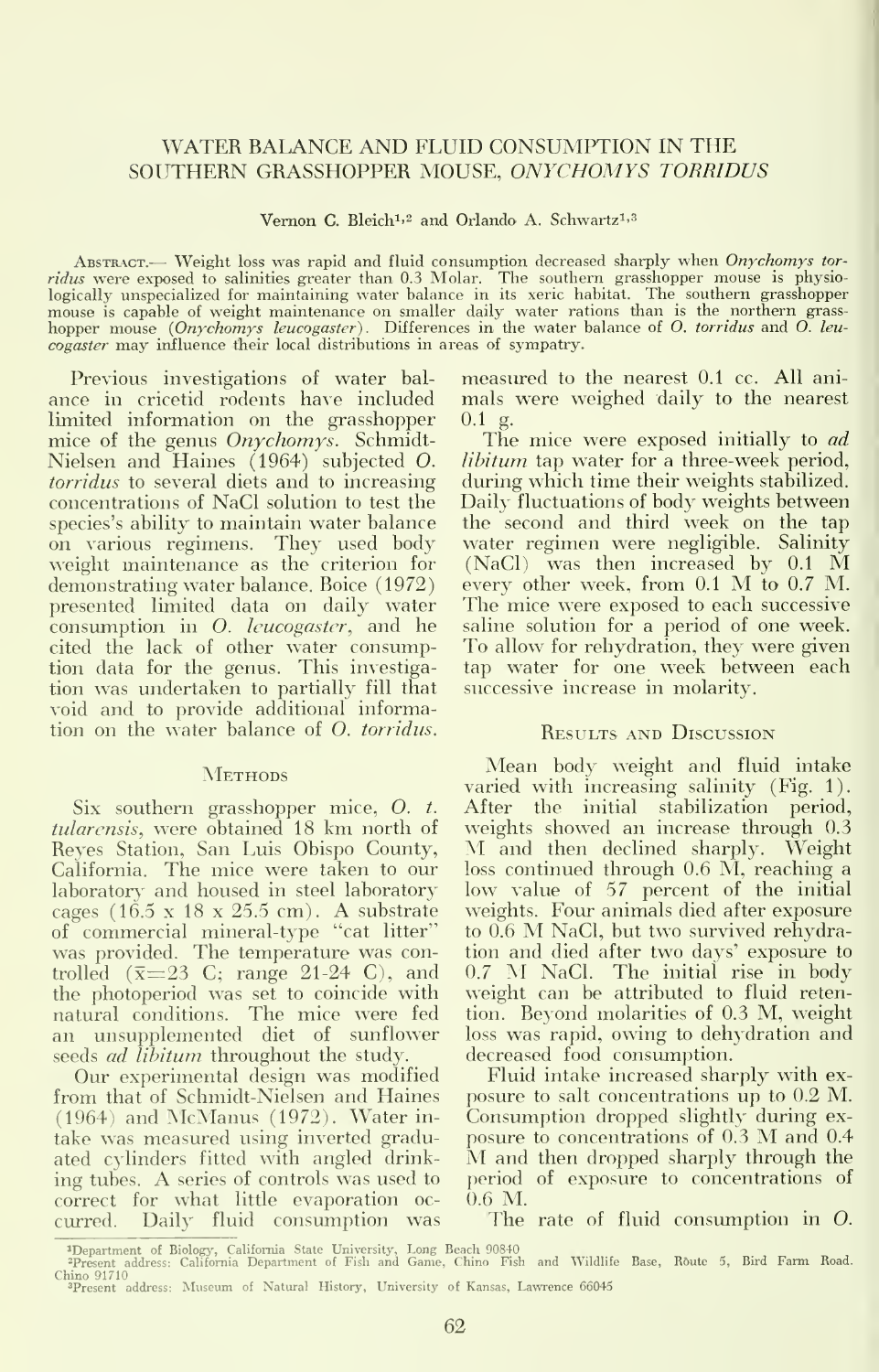

Fig. 1. Water intake and weight of Onych omys torridus as functions of NaCl molarity.

torridus showed an initial increase, and then a decrease, probably an avoidance <sub>gres</sub><br>reaction, as McManus (1972) reported <sup>1</sup> for the chinchilla  $(Chinchilla \space language)$ . This initial increase in fluid consumption probably meant that as the kidneys came closer and closer to reaching maximum limits of concentrating capacity, more and more saline water was required from which to extract the same volume of physiologically useful water. Possibly the de crease in fluid consumption at concentracrease in fluid consumption at concentra-<br>tions greater than  $0.3 \text{ M}$  is attributable to  $\frac{\text{W}}{\text{W}}$  thank S the unpalatability of concentrated salt solutions, as McManus (1972) suggested.

These data indicate that O. torridus is an effective osmoregulator when exposed to NaCl concentrations up to and includ ing 0.3 M. Beyond that point, the species is not able to maintain water balance, and it may be unable to survive prolonged periods of exposure to solutions greater than 0.4 M. These results are similar to those reported by Schmidt-Nielsen and Haines (1964). On <sup>a</sup> diet of la boratory chow and with increasing salinity of the drinking water, all of their O. torridus maintained weight on 0.2 M Na-Cl. Four of the six mice maintained Neotoma micropus an weight on 0.3 M NaCl, and all mice lost Mammal. 51:372-375. weight rapidly on 0.4 M NaCl solution.

Initial rates of consumption of tap water in O. torridus allow a comparison with the data of Boice (1972) for O. leucogaster. Five mice in this study averaged 0.23 cc  $/g$  day after 20 days. O. torridus averaged  $0.11 \text{ cc}/g$  day after three weeks. Although possible differences in humidity in the two laboratories were not reported, these data suggest that O. torridus is capable of weight maintenance on smaller daily water rations than is O. leucogaster. The possibility that differences in the water balance of O. torridus and O. *leucogaster* influence their local distributions in areas of sympatry lends itself to further investigation.

The efficiency of *O. torridus* in maintaining body weight on concentrations of NaCl solutions is similar to those of some other myomorph rodents that have been investigated, including Neotoma micropus and Neotoma floridana (Birney and Twomey, 1970), Microtus ochrogaster and Microtus pennsylvanicus (Getz, 1963, 1966), *Peromyscus floridanus* (Fertig and Layne, 1963), and Rattus norvegicus (Adolph, 1943). All these species lost weight or died at concentrations of 0.3 M NaCl or greater.

The data in our study support the conclusion of Schmidt-Nielsen and Haines (1964) that O. torridus is physiologically unspecialized for maintaining water bal ance in <sup>a</sup> xeric environment. We con cur that the southern grasshopper mouse is adapted to its xeric environment by its carnivorous diet, which provides sufficient moisture for the species to maintain its

We thank S. Bailey and L. Terzenbach for assistance in the field. J. P. Kinney kindly allowed the use of field facilities at his disposal and gave us permission to trap on private property. C. T. Collins provided the impetus for this study, and we thank him and R. B. Loomis, California State University, Long Beach, for their helpful comments.

#### **REFERENCES**

- Adolph, E. F. 1943. Do rats thrive when drink- ing sea water? Am. J. Physiol. 140:25-32.
- BIRNEY, E. C., AND S. L. TWOMEY. 1970. Ef-<br>fects of sodium chloride on water consumption, weight, and survival in the woodrats, Neotoma micropus and Neotoma floridana. J.
- Boice, R. 1972. Water addiction in captive desert rodents. J. Mammal. 53:395-398.
- Fertig. D. S., and J. N. Layne. 1963. Water relationships in the Florida mouse. J. Mammal. 44:322-334.